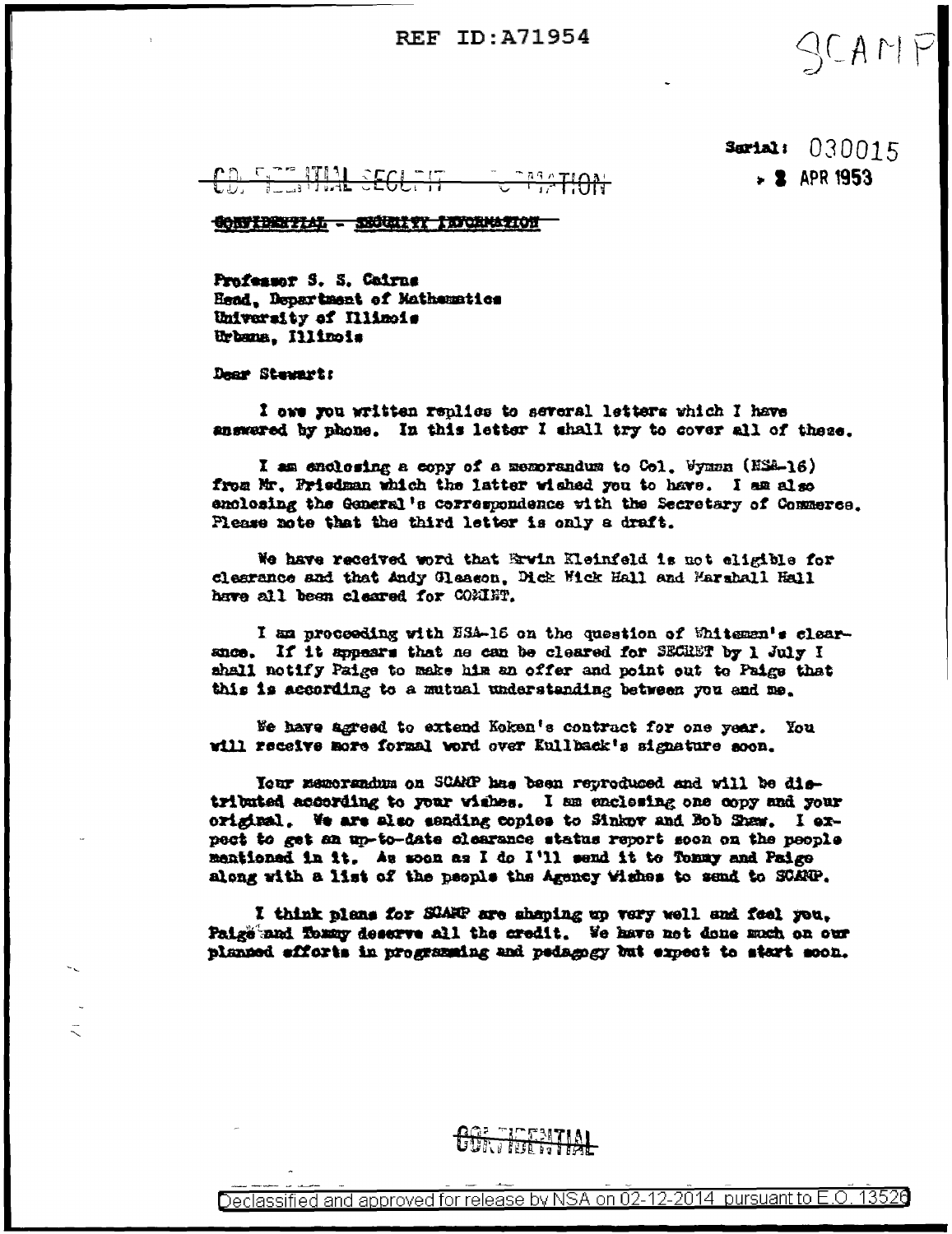יים החם  $\frac{1}{2}$  **REF ID: A71954** 

#### CONFIDENTIAL - SECONDITI INFORMATION

Serial: 030015 **P 2** APR 1953

I am not eanding Paige or Tomay copies of the Secretary of Commerce's correspondance, but hope you will pass your copies on for thair nerusal.

Sincerely yours.

## R. A. LEIELER **Chief** Mathematical Research Division

 $6$   $%$   $6$   $3$ 

- 1. Memo to Gol. Wyman dtd 5 Mar 53
- 2. Ltr AFSA Serial 841. dtd 2 Mar 53 (copy of)
- 5. Copy of lim from **C.R. Shauffer** dtd 23 Mar 53
- 4. Copy of draft to Sec'y of Commerce

5. Maxo to NSASAB. subj: SCAMP Program 1953

6. Randwritten copy of proposed mame, subj: The SCARP program and panels. by Prof. Cairns

#### Copy furnished:

Dr. C. N. Tomokine IMA, Los Angeles, Calif.

 $S/ASST$  (1) 44-421 3012 (2)  $34(1)$ 

M/R: Self-explanatory.

### R. A. Leibler/11w/30 March 1953 NSS-Room 20200/60572

This decam in contains information affecting the nailon Fiche see the United State within the meaning of<br>the Episode sections of the Capital State within the meaning of<br>7-4 and Lite50, U.S.C. Sections 46, 46a and 46b. Its tran millio or he revelation of its contents in any manner to an ural orized per only prohibited by law

 $-2-$